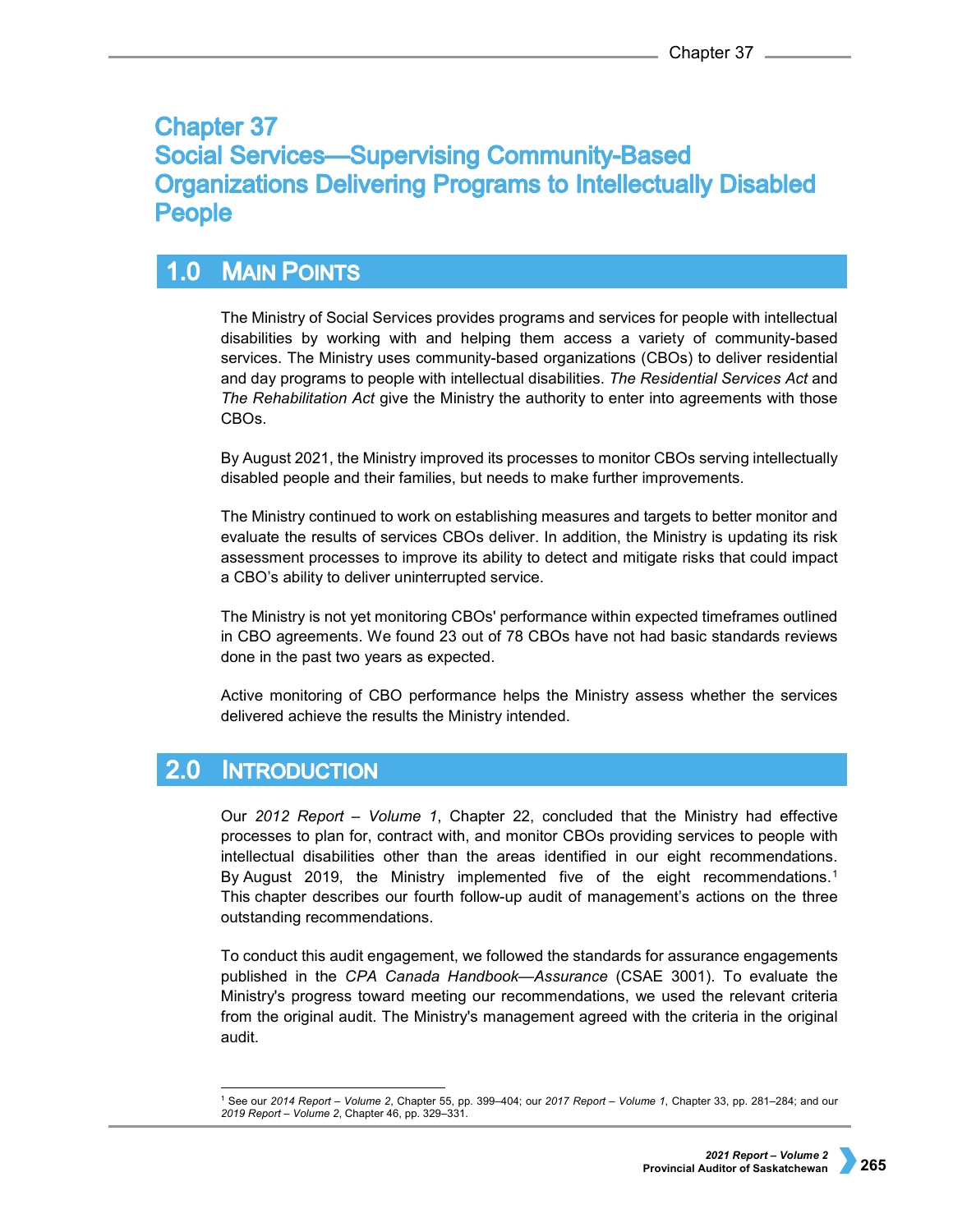To perform our follow-up audit, we discussed actions taken with management, reviewed relevant documentation (e.g., policy and procedures manuals, information showing CBO reviews occurred), and tested a sample of CBO agreements.

At March 31, 2021, the Ministry held agreements with 78 CBOs for providing services to intellectually disabled people. In 2020–21, the Ministry paid these CBOs about \$196.5 million.

#### $3.0<sub>1</sub>$ **STATUS OF RECOMMENDATIONS**

This section sets out each recommendation including the date on which the Standing Committee on Public Accounts agreed to the recommendation, the status of the recommendation at August 31, 2021, and the Ministry's actions up to that date.

#### $3.1$ Work to Determine Outcome Performance Measures Continues

*We recommended the Ministry of Social Services work with communitybased organizations to establish program objectives, and outcome performance measures and targets to be used to monitor and evaluate the services community-based organizations deliver to intellectually disabled people and their families.* (*2012 Report – Volume 1*, p. 192, Recommendation 1; Public Accounts Committee agreement June 17, 2014)

**Status**—Partially Implemented

At August 31, 2021, the Ministry of Social Services had not yet established outcome-based measures and targets for services delivered by community-based organizations (CBOs) to intellectually disabled clients.

The current agreements with CBOs continue to set out performance measures and targets related to the creation of person-centred plans for clients living in CBO homes (e.g., 100% of clients have completed plans). However, agreements do not include any measures around whether person-centred plans are monitored and achieved, which would help measure whether a client's quality of life is enhanced.[2](#page-1-0) The current agreements also do not set performance measures and targets for evaluating service outcomes of other key programs that CBOs deliver. For example, no measures or targets relate to day programs provided by CBOs.

In May 2021, the Ministry hired a contractor to develop outcomes for CBOs, a performance management framework, and related tools. The contractor facilitates collaboration between the Ministry and the disability services sector. The ultimate goal of the project is to implement outcome-based contracts for all CBOs.

Including appropriate outcome-based performance measures and targets in CBO agreements would allow the Ministry to better evaluate CBO performance, and assess whether the delivered services achieve the results the Ministry intended.

<span id="page-1-0"></span> <sup>2</sup> The Ministry's *Comprehensive Personal Planning and Support Policy* refers to person-centred plans as the planning of coordinated supports assisting a participant to realize his/her goals, dreams and aspirations to enhance his/her development and quality of life.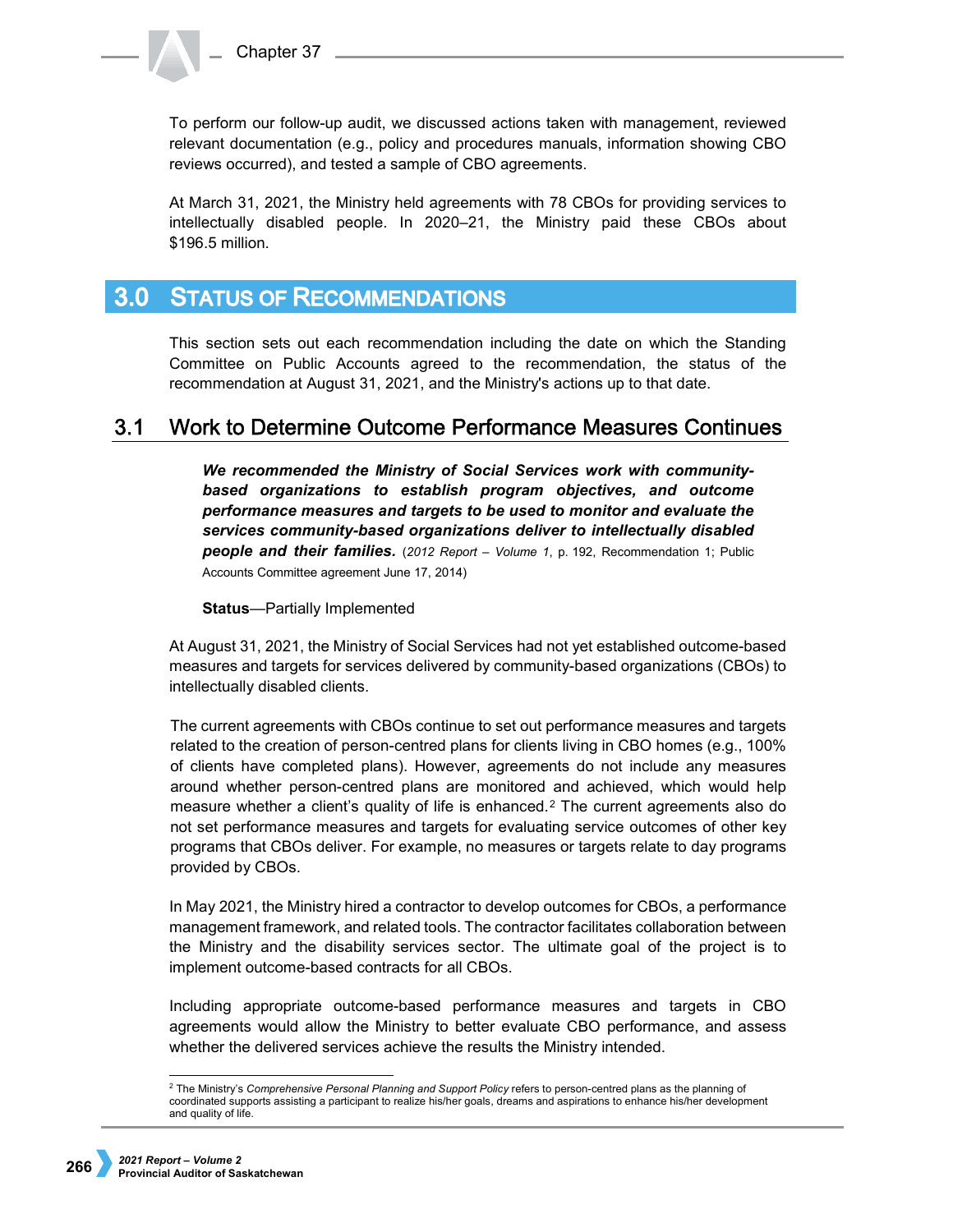Management told us the Ministry plans to transition to new, outcome-based reporting requirements by 2024–25.

#### $3.2$ **Monitoring Procedures Inconsistently Followed**

*We recommended the Ministry of Social Services follow their established monitoring procedures as outlined in their agreements with communitybased organizations that provide services to individuals with intellectual disabilities.* (*2012 Report – Volume 1,* p. 196, Recommendation 6; Public Accounts Committee agreement June 17, 2014)

# **Status**—Partially Implemented

The Ministry of Social Services inconsistently completes reviews of CBOs' basic policies and procedures within expected timeframes.

The Ministry is to conduct a basic standards review every two years. These reviews include: assessing whether the CBOs' policies align with the Ministry's *Comprehensive Personal Planning and Support Policy*; conducting interviews to determine whether policies are followed in practice; and creating action plans for improving areas of non-compliance.[3](#page-2-0)

The Ministry tracks when it last reviewed each CBO, but does not centrally track the results of these reviews. Based on Ministry tracking, as of March 31, 2021, staff had not completed the basic standards review steps for 29% of the 78 CBOs (23 out of 78) within the last two years (at the time of the previous follow-up: 32%). Management indicated delays occurred in completing reviews due to transitions in senior leadership positions at CBOs and COVID-19 priorities.

We tested a sample of nine CBOs for a basic standards review and found, similar to the Ministry's records, that three reviews (33%) were not completed within the expected timeframe. As of July 2021, two of the CBOs' basic standards reviews had not been completed 14 months after the May 2020 due dates and the third CBO's basic standards review had not been completed 30 months after its January 2018 due date.

Lack of timely monitoring increases the risk that CBOs may not use and follow appropriate policies to support individuals with intellectual disabilities as they work to build better lives for themselves.

#### $3.3$ **Risk Assessment Implementation Ongoing**

*We recommended the Ministry of Social Services develop and implement complete policies and procedures for addressing risks identified in community-based organizations that provide services to individuals with intellectual disabilities.* (*2012 Report – Volume 1*, p. 194, Recommendation 3; Public Accounts Committee agreement June 17, 2014)

**Status**—Partially Implemented

<span id="page-2-0"></span><sup>&</sup>lt;sup>3</sup> Comprehensive Personal Planning and Support Policy establishes province-wide policies that Ministry and CBO staff are expected to follow in the provision of effective and ethical supports to individuals with intellectual disabilities.